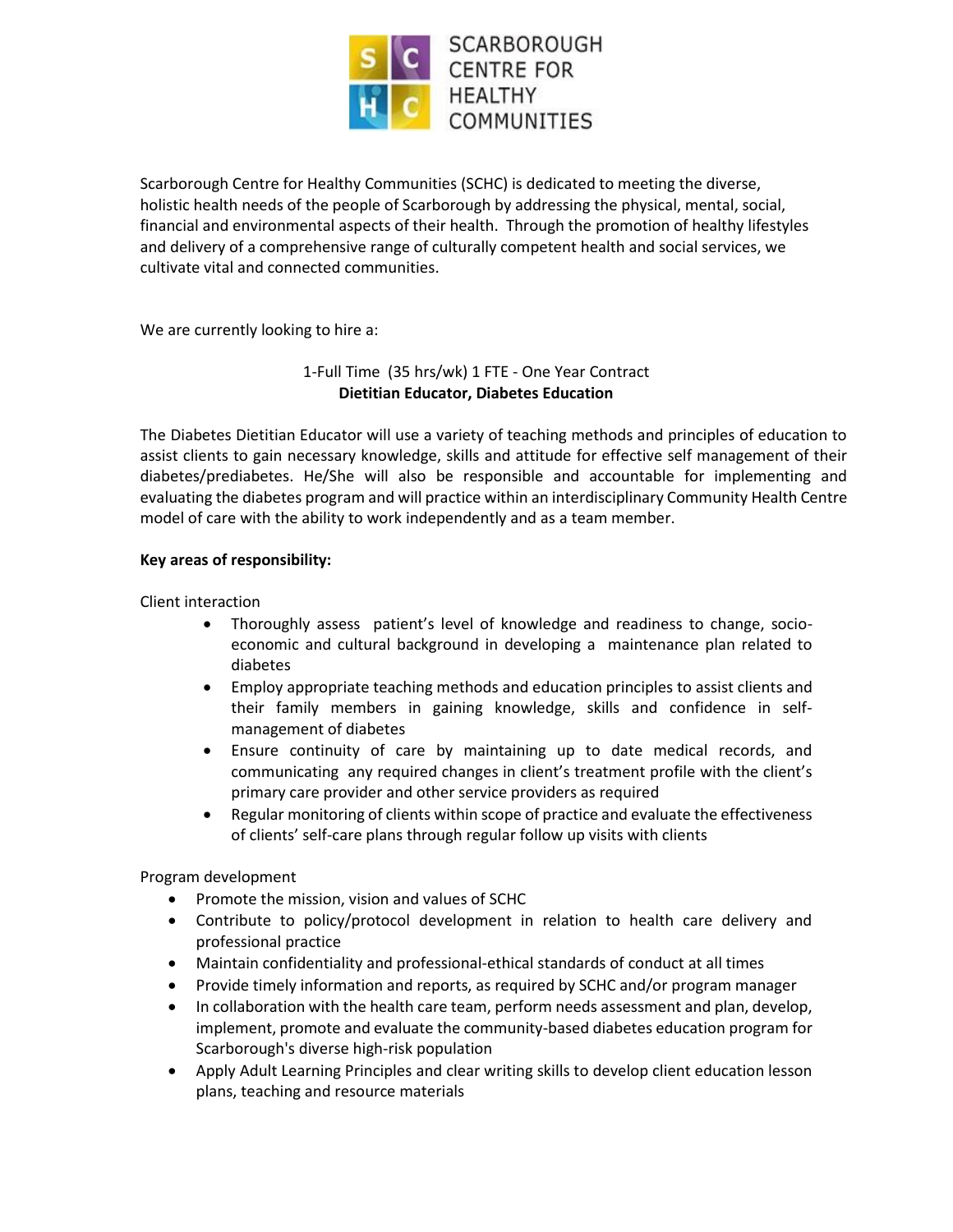

- Plan, organize, coordinate and engage actively in health promotion activities by providing outreach screening and presentations in targeted population areas on and off sites in conjunction with other service providers especially towards diabetes prevention and management
- Follow SCHC protocol on electronic charting and enter clients' data in timely manner to maintain statistical data
- Participate in chart reviews and audits
- Perform prioritizing referrals if required
- Act as a resource for other health care providers and the community
- Perform other duties as assigned that are reasonable within the scope of the job

### Advocacy

- Demonstrate the capacity to advocate and support culturally diverse communities and identify current gaps of service
- Identify the needs of individual clients and communities and tailor our services to best suit their needs
- Supervise and mentor students/interns who are willing to obtain knowledge in diabetes field

### Partnership & Professional Development

- Identify and develop positive relations with community agencies, resources and stakeholders to better support client needs and refer them to appropriate resources
- Actively participate in the promotion of SCHC inter-agency referrals
- Develop and maintain professional competence through different venues including inservices, conferences and workshops
- Attend professional networks like CDENT and DES

## **Educational and/or Professional Qualifications**:

- Registration and a member of good standing with the College of Dietitians of Ontario
- Certification in the Principles of Adult Education considered an asset
- Certified Diabetes Educator (CDE) considered an asset

### **Level of Experience:**

- 3 to 5 years of current practice within a Diabetes Education Unit and/or equivalent
- Working experience with individuals with mental illness is considered an asset
- Experience in program development, marketing, implementation, monitoring and evaluation

### **Skills and Attributes:**

- Possess a sound knowledge base around the prevention, care and management of diabetes
- Highly developed presentation and group facilitation skills
- Sensitivity to and awareness of cultural, racial, and socio-economic diversity within the community
- Ability to speak and/or write another language an asset. South Asian dialect preferred.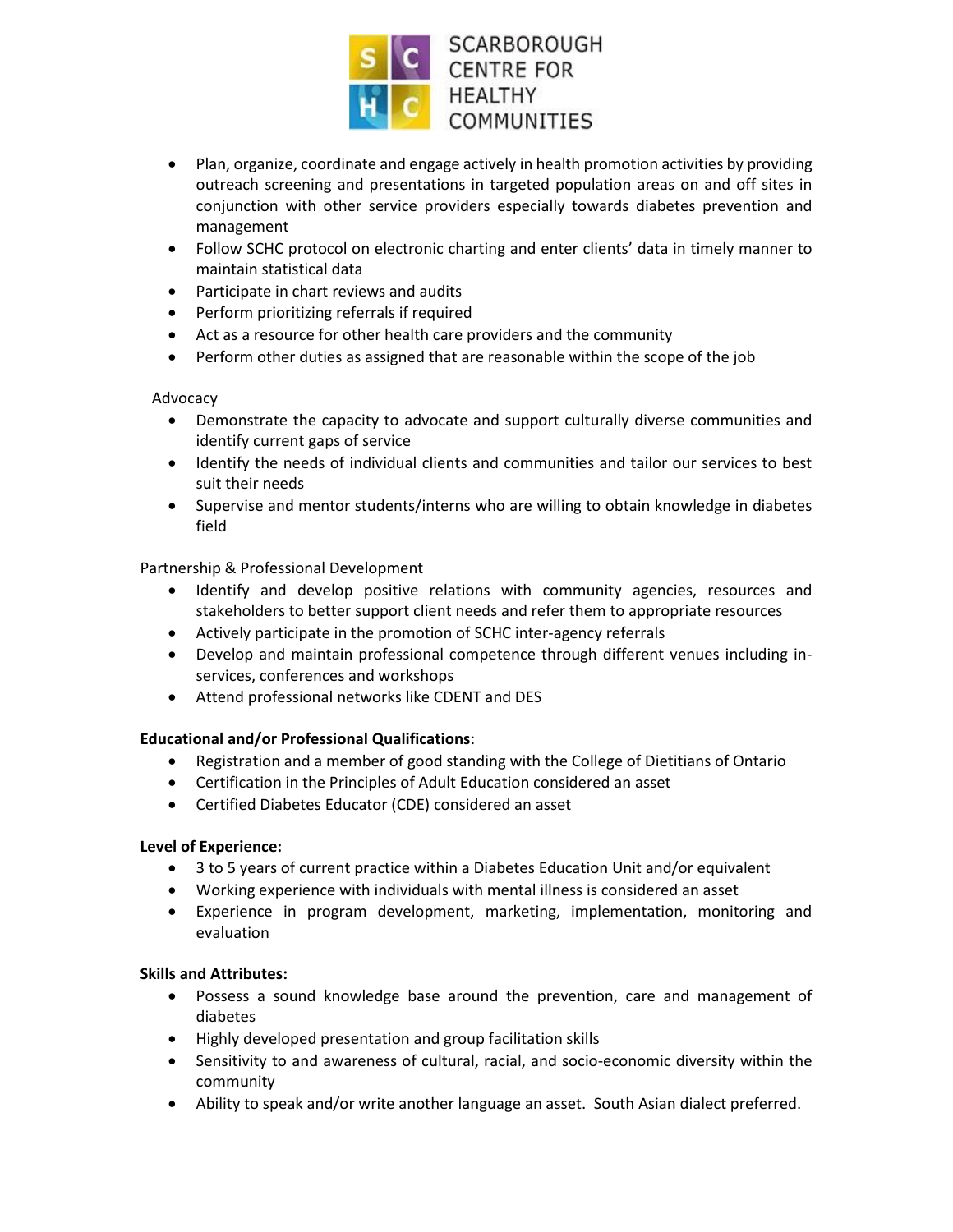

- Proficiency in the use of computers, and various software and medical charting applications
- Strong organizational, interpersonal and communication skills
- Good assessment and problem solving skills
- Experience with conflict resolution techniques
- Capacity to strongly develop and maintain professional links with sister agencies, health care professionals, and key stakeholders in Scarborough
- Values team work and interdisciplinary models of care
- Valid Drivers License to drive in Ontario and access to a vehicle
- Current certification in CPR/First Aid or willingness to become certified

### **Significant Working Conditions:**

Flexibility of hours - occasional evenings and weekend work will be required Willingness to work at multiple sites due to program locations

**Remuneration:** \$31.76 - \$38.26

#### **Band:** D

**Please note:** All other conditions of employment are set out in the collective agreement between SCHC and SEIU.

### **Please reply in confidence to HR:**

By email: [hr@schcontario.ca](mailto:hr@schcontario.ca)

### **Note: Please quote** *RD Contract* **Position in the subject line.**

**Deadline:** *Candidates are invited to apply no later than April 1, 2022 by 5:00 pm.*

*All applications must be received by this date for consideration. We would like to thank all applicants; only those invited to interviews will be contacted.*

SCHC values equity, inclusion and accessibility. We welcome those who have a demonstrated commitment to upholding these values and who will assist us to expand our capacity for diversity in the broadest sense. We encourage applications from members of groups that have been historically disadvantaged and marginalized, including First Nations, Metis and Inuit peoples, Indigenous peoples of North America, racialized persons, newcomers, persons with disabilities, and those who identify as women and/or LGBTQ2S+

In accordance with the Ministry of Health Directive #6, SCHC has implemented a COVID-19 Immunization Policy requiring all staff to either present proof of full vaccination against COVID-19, or undergo rapid antigen testing twice per week. To view our full COVID-19 Immunization Policy please visit www.schcontario.ca and reference the COVID-19 Update section.